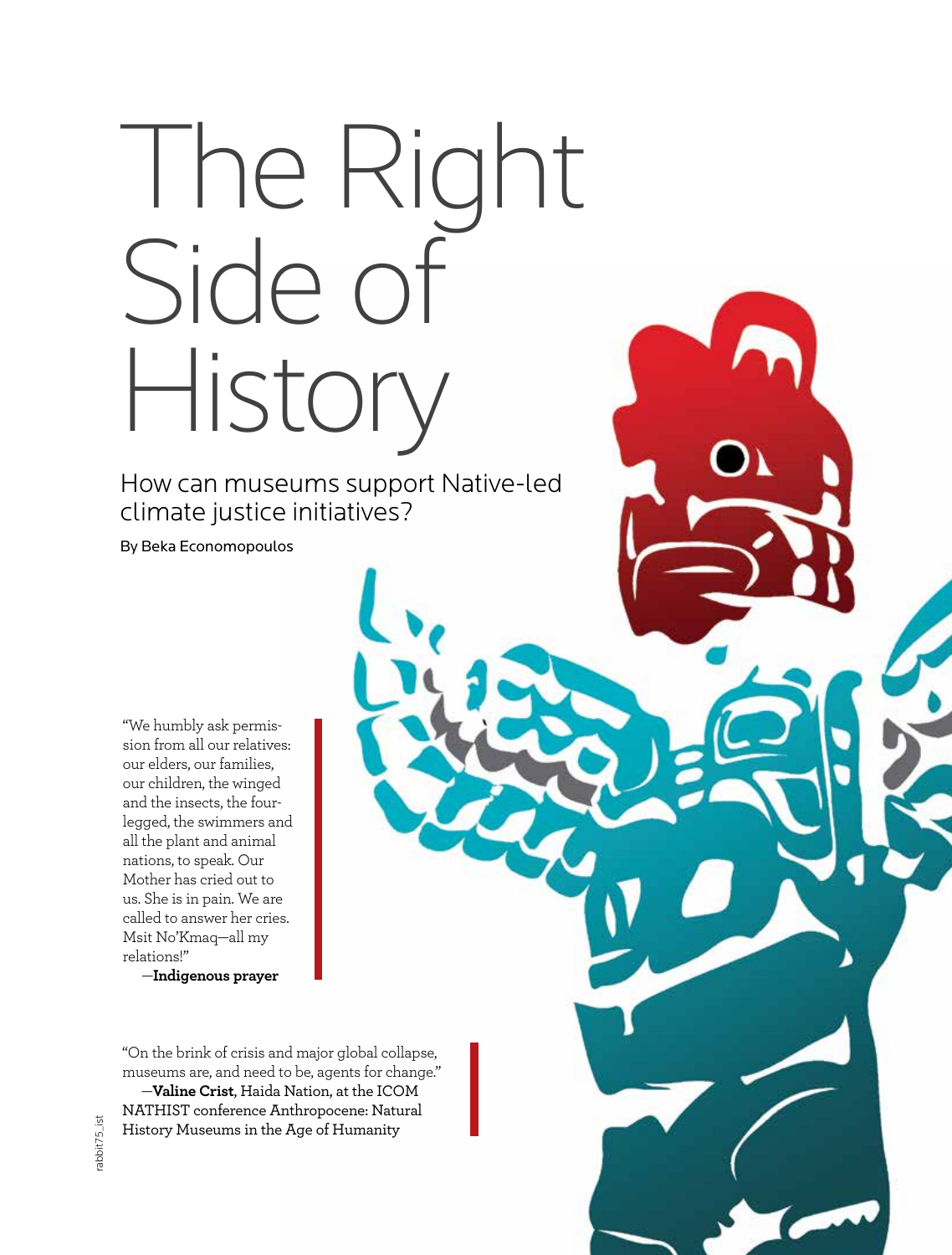The Natural History Museum was founded in 2014 as both an institutional transformation project and a traveling museum. With decades of experience in both community organizing and exhibition development, we serve as a "skunkworks" for the museum sector—an independent research lab that develops projects that enable museums to try new forms of collaboration and public engagement programming, use their influence, and increase their relevance.

We believe that to be relevant in this time of environmental crisis, museums must move beyond the ambition to just be sustainable and carbon-neutral. We must also address and support the needs of frontline and fence-line communities that are struggling for a more just and sustainable world for all.

 Being environmental stewards within this context means we need to align our practices with the global climate and environmental justice movement. This movement is led by Indigenous communities and born from cultures and bodies of knowledge that are already present—as artifacts, stories, and didactics—in the Native halls of the country's natural history museums. In the post-Standing Rock era, these objects are charged with new meaning and significance. Through their curation and interpretation, we can connect history to the present—and impart lessons for the future.

## **'Kwel' Hoy: We Draw the Line'**

Many American Indian and Alaska Native tribes face an array of health and welfare risks stemming from environmental problems, such as surface and groundwater contamination, illegal dumping, hazardous waste disposal, air pollution, mining waste, and habitat destruction. They are the first to experience the effects of climate change, yet they contribute the least to environmental degradation. Indeed, while Indigenous communities inhabit just 2 percent of the world's land mass, they steward 80 percent of its biodiversity.

Leaders in the US museum sector have already begun questioning how they can begin to address Indigenous responses to climate change. The theme for the 2017 ICOM NATHIST (the International Council of Museums Committee for Museums and Collections of Natural History) conference was the Anthropocene Era—in which humans are not simply one species in a planetary ecosystem but a force that is modifying all of nature. The conference, at the Carnegie Museum of Natural History (CMNH) in Pittsburgh, explored how natural history museums can interpret the implications of the Anthropocene for the public.

I'm the summer of 2016, in the middle of<br>brown flatlands on the Standing Rock Indian<br>Reservation near Cannon Ball, North Dakota, The summer of 2016, in the middle of brown flatlands on the Standing Rock Indian a sprawling camp of tepees, tents, and RVs appeared. Members of more than 300 Native Nations and several thousand supporters formed an unprecedented alliance against the proposed Dakota Access Pipeline (DAPL), which, despite tribal opposition, was set to cut through Sioux territory and across the Missouri River. DAPL risked jeopardizing the primary water source not only for the Standing Rock Sioux Reservation, but also for 17 million people downstream.

> When The Natural History Museum was asked to participate, we invited a delegation of tribal leaders from across North America to take part

in panels, roundtables, and luncheons around the question of how museums can support Native-led climate justice initiatives. We also used the conference to debut at CMNH "Kwel' Hoy: We Draw the Line," a three-year traveling exhibition and event series co-created with leaders from the Lummi Nation, a Coast Salish tribe from the Pacific Northwest that has been leading efforts to protect water and land in its region and around the country. At the center of this project is the Totem Pole Journey.

 For the last six years, leaders from the Lummi Nation have transported a series of hand-carved totem poles along North American fossil fuel export routes to honor, unite, and empower communities working to protect water, land, and public health from the impacts of coal and oil transport. As the pole travels, it helps build alliances between Native and non-Native communities. In extending the Totem Pole Journey into CMNH, our aim was to engage the museum—and the museum public—as allies on the journey.

 The exhibition featured video, audio, and interactive components, as well as the totem pole carved for the 2017 journey. The totem pole was displayed horizontally on a trailer as it traveled across the country, and visitors were invited to touch the pole and explore the stories about the red, black, white,

 Standing Rock captured headlines around the world and held the attention of millions. It invoked the horrifying memory of Wounded Knee, where more than a century ago hundreds of Lakota people were massacred by the US Cavalry for protecting their treaty lands from the encroachment of gold prospectors. This time, it felt like maybe if we did something, the outcome could be different.

 In an open letter, more than 1,400 museum directors, archaeologists, anthropologists, and historians joined the Standing Rock Sioux in denouncing the company behind DAPL for desecrating ancient burial sites, places of prayer, and other significant cultural artifacts sacred to the Lakota and Dakota people. This letter was initiated by my institution, The Natural History Museum in Brooklyn, New York.





Lummi elder and carver Doug James and Lummi tribal councilman Freddie Lane lead a totem pole blessing ceremony at the Ramapough Lenape's land in New Jersey on the eve of the opening of the exhibition "Kwel' Hoy: Many Struggles, One Front" at The Watershed Institute, a science center in Pennington, New Jersey.